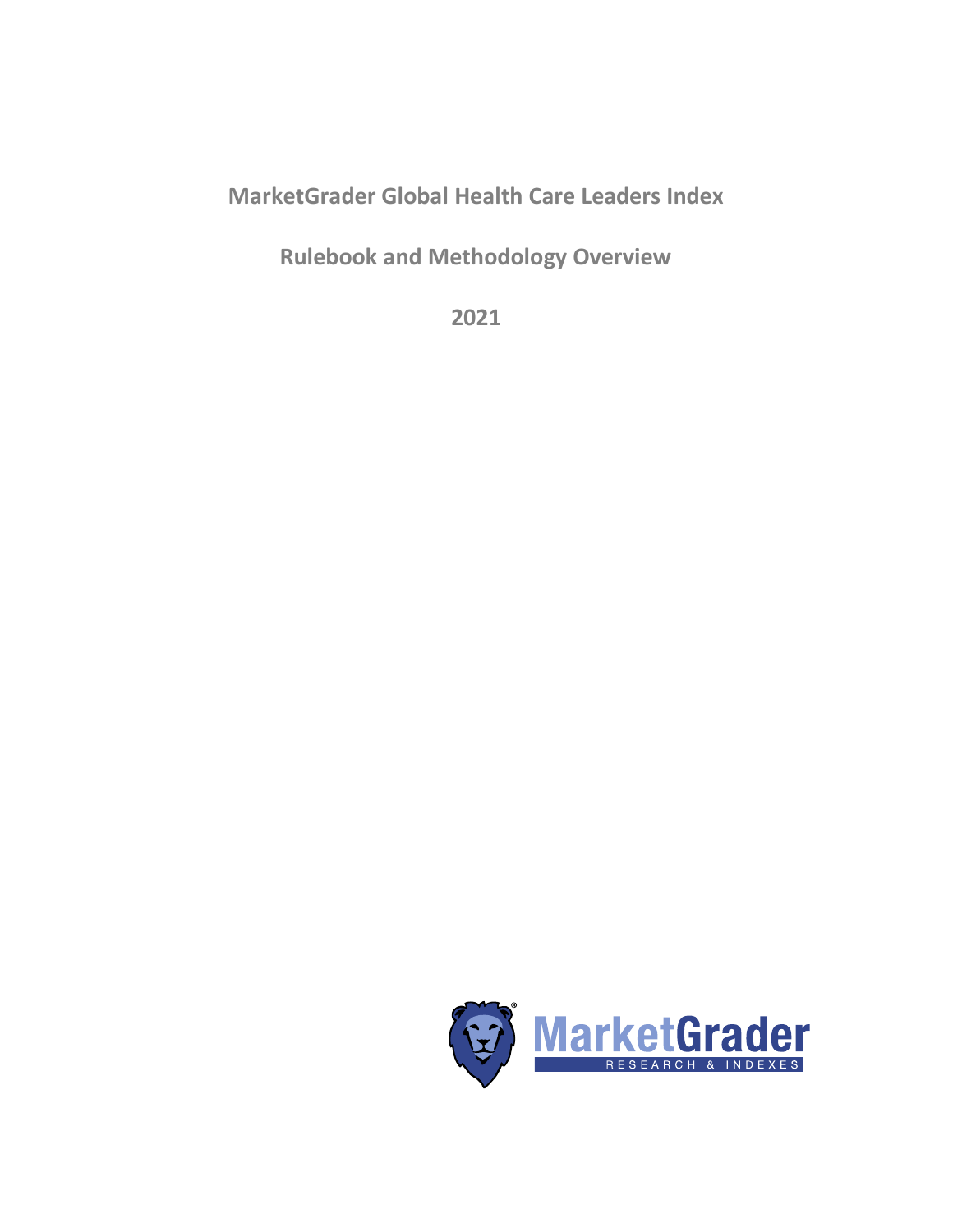## **Introduction**

The MarketGrader Global Health Care Leaders Index (the "Index"), created and administered by MarketGrader, is designed to provide investors with exposure to the fastest growing and most financially sound companies in the Health Care sector listed across various stock exchanges around the world. MarketGrader selects all index constituents on a semi-annual basis according to criteria described in this document.

## **MarketGrader's Coverage Universe**

In order to define the universe from which the Index constituents are selected, it is necessary to first define the coverage of the MarketGrader Research Universe since the Index methodology performs security selection based on the company ratings calculated and published by MarketGrader Research.

The MarketGrader Research Universe is defined as the set of companies traded on public stock exchanges globally that meet the criteria necessary for MarketGrader to perform an in-depth comprehensive fundamental analysis on every company as defined in its proprietary ratings methodology. This methodology is based on 24 indicators, each graded independently, across four fundamental categories: Growth, Value, Profitability and Cash Flow. After grading each company on the 24 indicators, the sum of the grades is normalized into a MarketGrader Score (MG Score) ranging between zero and 100. This MG Score is the basis of the company ratings. To be able to compute the MG Score, MarketGrader therefore requires that a minimum number of fundamental indicators be available for every company in its universe. Furthermore, a minimum number of them must be available consistently over time for a company to be eligible for coverage by MarketGrader. The following criteria are implemented by MarketGrader in the maintenance of its research universe within each of MarketGrader's primary geographic regions.

#### Americas:

The MarketGrader Research Universe includes all public issues defined as common shares and ADRs (American Depositary Receipts) that are listed in non-OTC (over the counter) exchanges. This includes Limited Partnerships (LPs) and Real Estate Investment Trusts (REITs). LPs and REITs are ineligible for inclusion to some indexes on a case-by-case basis. All issues eligible for universe inclusion must have at least three active trading days within the last 12 calendar days. Company domicile is defined based on the Entity "ISO Country" code as defined by FactSet.

## Asia Pacific:

The MarketGrader Research Universe includes all public issues defined as common shares where, according to FactSet, entity types are defined as "public" or "holding companies," or where entity subtypes are defined as "Limited Partnership." All issues eligible for universe inclusion must have at least one active trading day within the last 12 calendar days. Company domicile is defined based on the Entity "ISO Country" code as defined by FactSet.

#### Europe, Middle East and Africa:

The MarketGrader Research Universe includes all public issues defined as common shares where, according to FactSet, entity types are defined as "public" or "holding companies," or where entity subtypes are defined as "Limited Partnership." Only primary listing issues in this region are included in its research universe. All issues eligible for universe inclusion must have at least three active trading days within the last 12 calendar days. Company domicile is defined based on the Entity "ISO Country" code as defined by FactSet.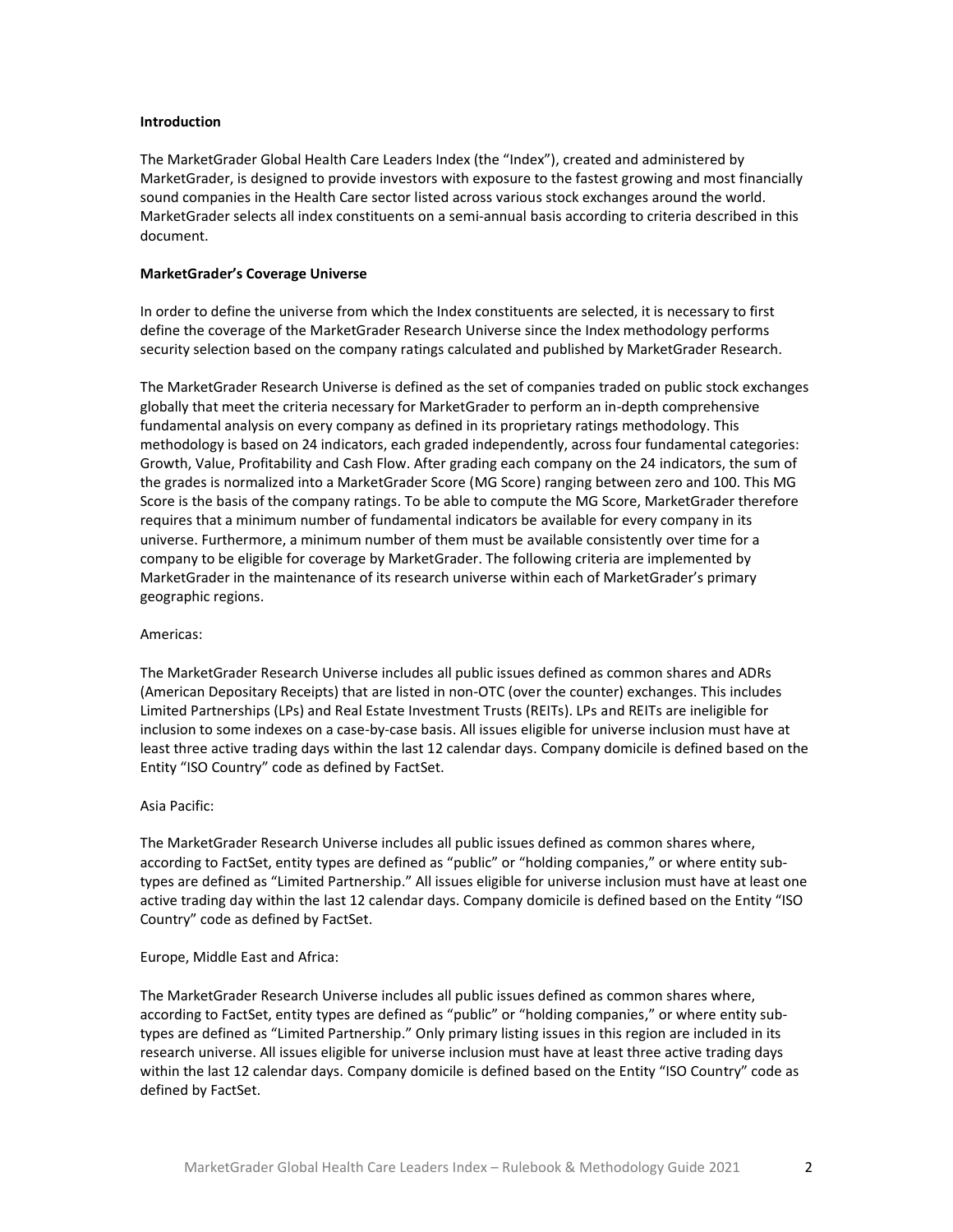Across all geographic regions, the MarketGrader Research Universe excludes:

- Companies with zero trailing 12-month revenue and a total market capitalization below USD 500 million.
- Companies with zero annual revenue and a total market capitalization below USD 500 million.
- Companies with zero trailing 12-month revenue and annual sales older than two years prior to the universe evaluation date.
- Companies missing trailing 12-month revenue and annual revenue from most recently reported financial statement.
- Companies with ratings in less than 22 of MarketGrader's 24 fundamental indicators.
- Companies whose most recently filed financials statements are over 12 months old from the date of the universe evaluation date.

# Review Frequency

The MarketGrader Research Universe is reviewed on a weekly basis, following the last weekly close of equity markets in the U.S.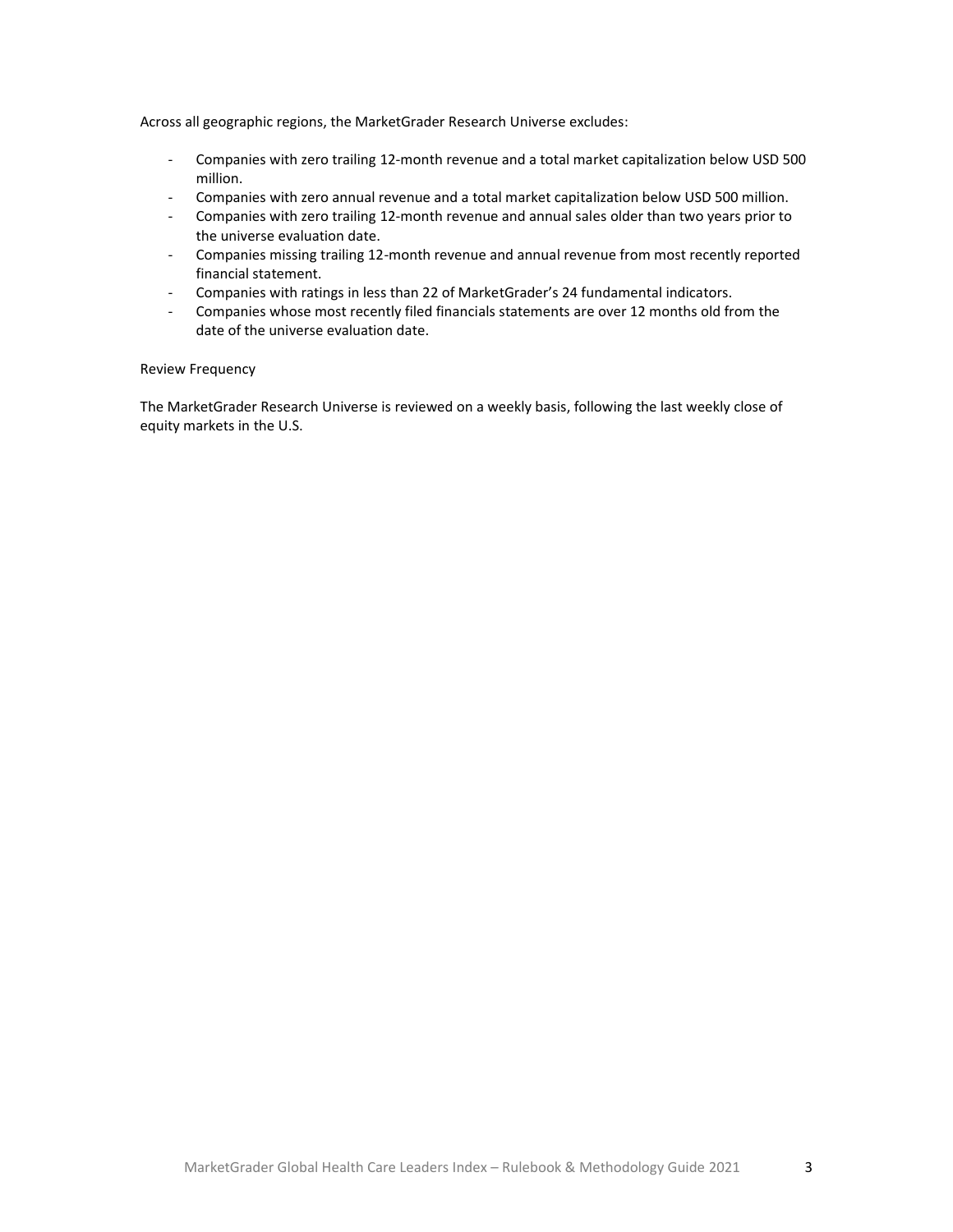# **MarketGrader's Global Health Care Leaders Index Investable Universe**

The Index's selection universe is comprised of all common stocks in MarketGrader's research coverage universe that have received a MarketGrader overall grade consistently for at least six months. For companies listed in countries with quarterly financial filing requirements, only companies that have reported their most recent financials within the last six months are eligible to the MarketGrader Indexes. For companies listed in countries with semi-annual financial filing requirements, only companies that have reported their most recent financials within the last 12 months are eligible for selection to the Index. Additionally, a company's free float market capitalization as a percentage of total market capitalization must be at least 10% on the Index selection date to be eligible.

The Index selects its constituents from companies domiciled in Developed Economies and in Emerging Economies, as defined by the International Monetary Fund's World Economic Outlook Database<sup>1</sup>. The lists of eligible Developed and Emerging economies from which companies may be selected appear below.

| Australia | Germany       | Luxembourg         | Sweden               |
|-----------|---------------|--------------------|----------------------|
| Austria   | Hong Kong SAR | <b>Netherlands</b> | Switzerland          |
| Belgium   | Ireland       | New Zealand        | Taiwan               |
| Canada    | Israel        | Norway             | United Kingdom       |
| Denmark   | Italy         | Portugal           | <b>United States</b> |
| Finland   | Japan         | Singapore          |                      |
| France    | Korea         | Spain              |                      |

Eligible Developed Economy Countries

Eligible Emerging Economy Countries

| Argentina     | Egypt     | Malaysia | Saudi Arabia |
|---------------|-----------|----------|--------------|
| <b>Brazil</b> | Hungary   | Pakistan | South Africa |
| Chile         | Indonesia | Peru     | Thailand     |
| China         | India     | Poland   | Turkev       |
| Colombia      | Mexico    | Qatar    | Vietnam      |

Companies that are domiciled in China must also satisfy the following requirements:

- The company's stock cannot be classified as a "ST" (special treatment) stock by the China Securities Regulatory Commission (CSRC).
- If a company's stock is temporarily suspended from trading, it is ineligible from inclusion in the Index's selection universe.
- Total Foreign Ownership of any company's shares on the selection date cannot exceed 26% of its free float adjusted market capitalization<sup>2</sup>.
- No company may appear in any of the U.S. Department of the Treasury's Office of Foreign Assets Control (OFAC) Sanctions Lists.
- No company may appear in the U.S. Department of Defense list of "Qualifying Entities Prepared in Response to Section 1237 of the National Defense Authorization Act for Fiscal Year 1999."

<sup>1</sup> https://www.imf.org/en/Publications/WEO

<sup>&</sup>lt;sup>2</sup> Foreign Ownership Limit Thresholds are based on figures published daily by the Shanghai Stock Exchange and the Shenzhen Stock Exchange.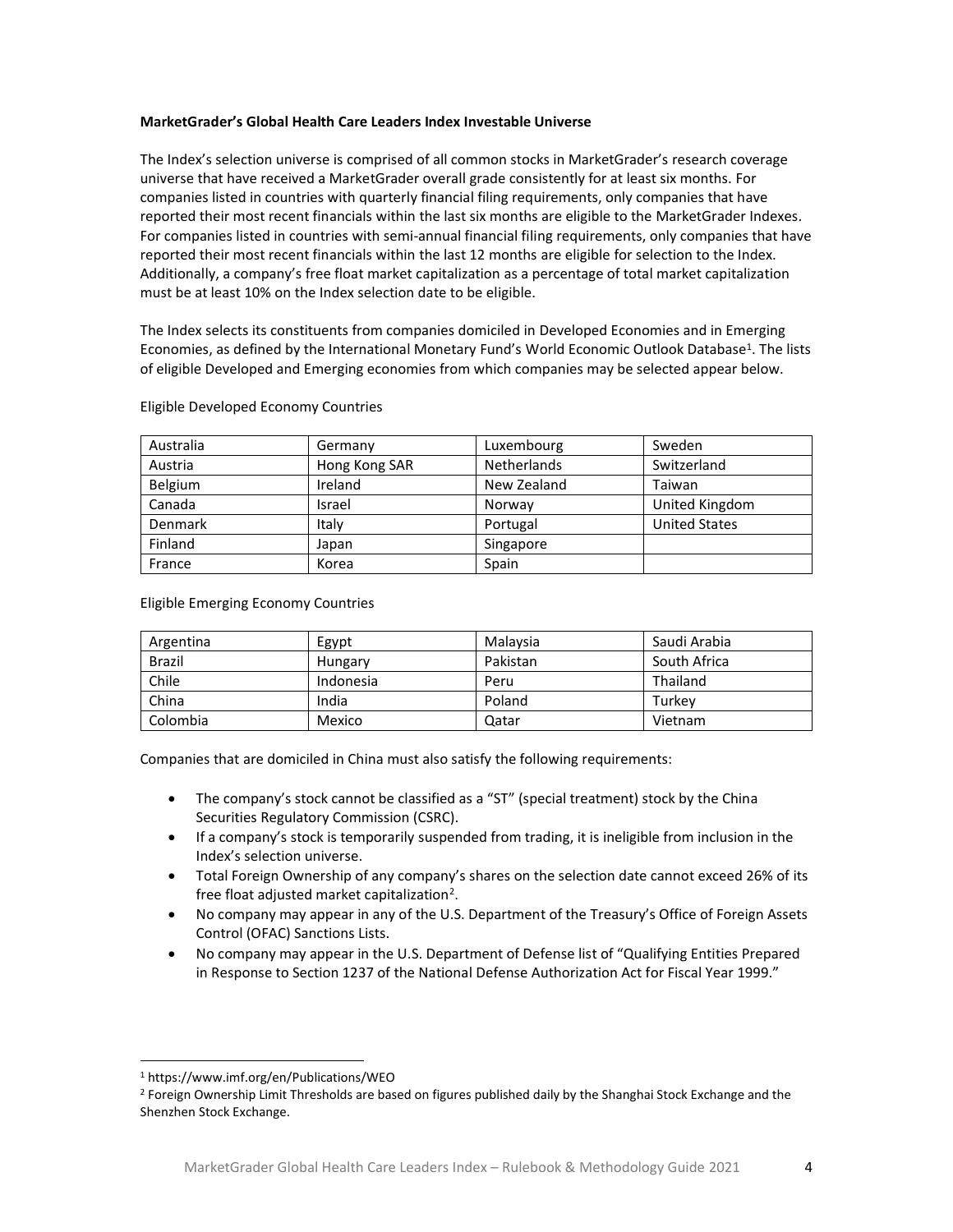Companies that are domiciled in India must also satisfy the following requirement:

• The stock cannot be included in the 'Red Flag List' maintained and published by the National Securities Depository Limited (NDSL) of India, which governs foreign ownership limits of Indian securities. A 'red flag' is activated for listed Indian companies whenever the foreign investment is within 3% of the aggregate 'Foreign Portfolio Investors' (FPI) limits.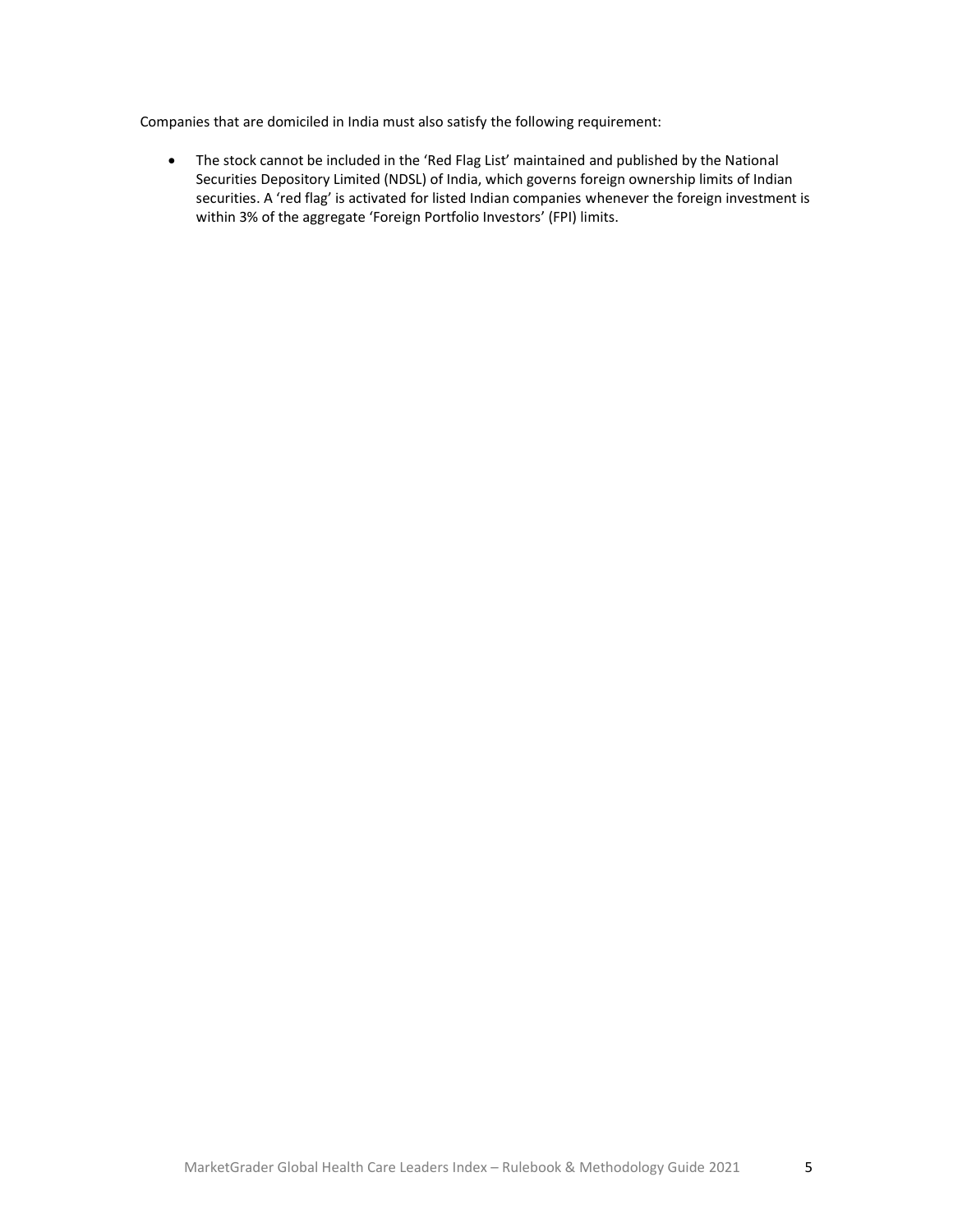# **The MarketGrader Global Health Care Leaders Index**

# **Introduction**

The MarketGrader Global Health Care Leaders Index consists of 100 fundamentally sound companies in the Health Care sector that are domiciled and listed in any of the Eligible Developed or Emerging Economy countries defined in the investable universe. The Index constituents are selected on the basis of the strength of their fundamentals as measured by the MarketGrader Score (0 to 100).

# **Index Names and Index Codes**

# Price Return Series

- Index Name: MarketGrader Global Health Care Leaders Index Price Return
- Short Name: MG Global Health Care PR
- Symbols: MGGHCPR (USD)

# Net Total Return Series

- Index Name: MarketGrader Global Health Care Leaders Index Net Total Return
- Short Name: MG Global Health Care NTR
- Symbols: MGGHCNR (USD)

# Gross Total Return Series

- Index Name: MarketGrader Global Health Care Leaders Index Gross Total Return
- Short Name: MG Global Health Care TR
- Symbols: MGGHCTR (USD)

# **Base Date and Base Index Level**

The Index's base date is December 31, 2007. Its base level is 100.

# **Currency**

The Index is calculated in US Dollars.

# **Index Reconstitution and Rebalance Dates**

The Index is reconstituted and rebalanced after the close of trading on U.S. exchanges on the third Friday of March and September. The Index constituents are selected on the Tuesday of the previous week, or ten (10) calendar days prior to the reconstitution and rebalance date.

# **Index Methodology**

1. Investable Universe

All companies in the MarketGrader Global Health Care Leaders Index Investable Universe (as defined above) that are part of the Health Care sector, as identified by the MarketGrader Global Classification System, provided they meet the following investability criteria at the time of the Index's reconstitution and rebalance: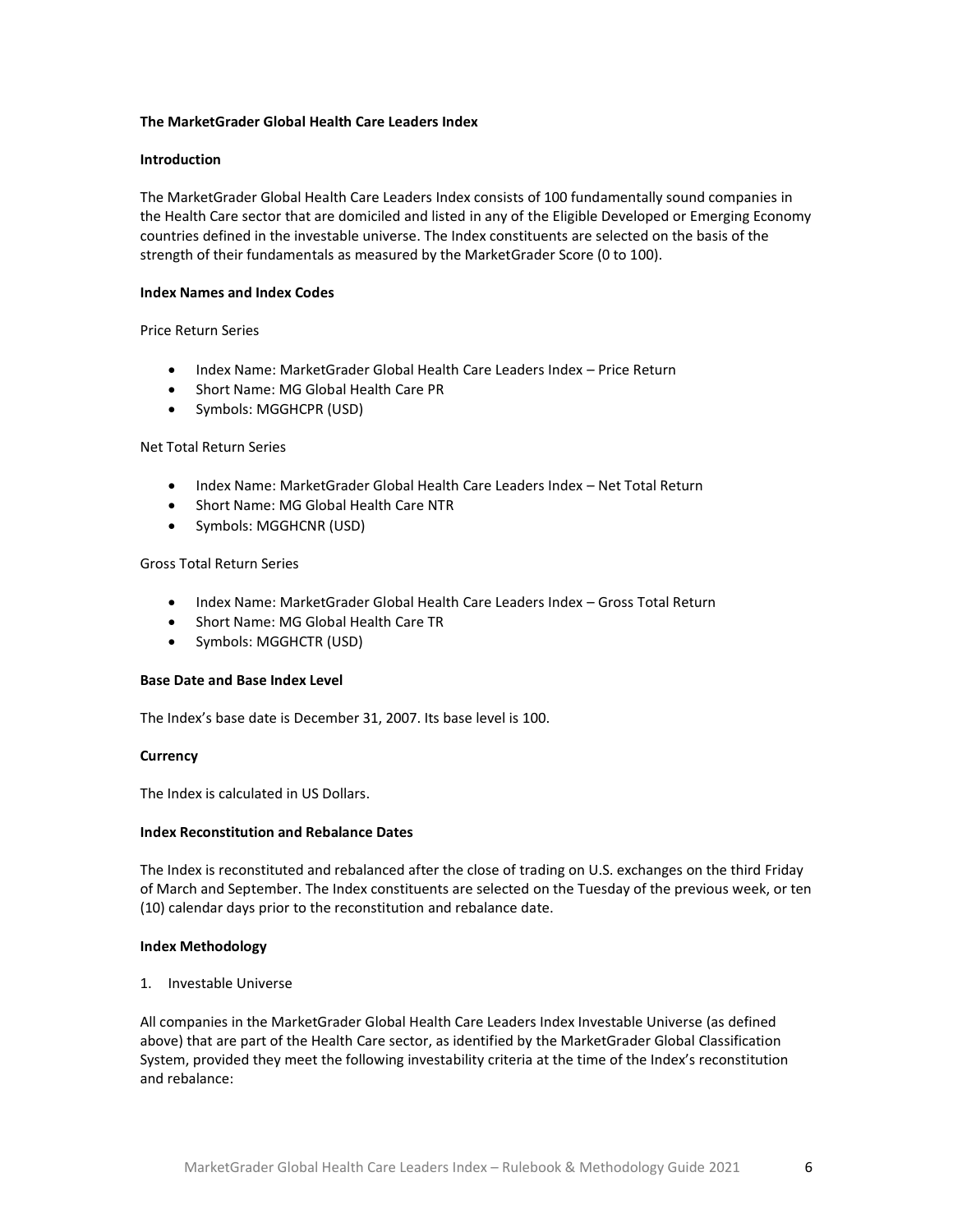- The company had a market capitalization of at least USD 500 million.
- The company's stock had a 3-month average trading volume of at least USD 2 million.

For companies domiciled in China, issues trading on the Mainland China Exchanges must be a part of the Hong Kong Stock Connect Program.

# 2. Selection of Index Constituents

MarketGrader implements a proprietary methodology based on 24 indicators, each graded independently, across four fundamental categories: Growth, Value, Profitability and Cash Flow, which seeks to identify the companies with the strongest fundamentals. After grading each company on the 24 indicators, the sum of the grades is normalized into a MarketGrader Score (MG Score) ranging between zero and 100. Each company in the MarketGrader Global Health Care Leaders Index Investable Universe has a MG Score.

Once all companies in the underlying Investable Universe are graded at each rebalance selection date, MarketGrader selects the 100 companies with the highest MG Scores subject to the following criteria:

- No more than 20 companies may be domiciled in Emerging Economies (in the aggregate across all emerging countries).
- No more than 10 companies may be domiciled in any single country classified as an Emerging Economy.

If on the selection date a company is an existing Index constituent and its market capitalization falls below USD 500 million, but no lower than USD 450 million, the company will remain the in the Index (the "Size Buffer" rule).

If on the selection date a company is an existing Index constituent but its ranking within the global health care investable universe falls below the top 100 stocks, but not lower than  $110<sup>th</sup>$ , the company will remain in the Index (the "Score Buffer" rule).

If an Index constituent is dual listed in more than one of the exchanges in the underlying Investable Universe and the non-constituent issue has a higher MG Score than the Index constituent, the Index constituent will remain in the Index and not be replaced by the other issue even if the latter has a higher MG Score.

If two issues of the same company with a dual listing are eligible for selection to the Index based on their MG Score (provided that one is not already an Index constituent), MarketGrader will select the issue with the higher three-month average daily trading volume (in USD) for inclusion in the Index.

3. Foreign Ownership Limit Deletion Rules (for companies domiciled in China)

If at any time the free float adjusted market capitalization of an Index constituent reaches a foreign ownership percentage of 26%, the stock will be put on a Foreign Ownership Limit (FOL) watch list for possible deletion at the 27% threshold. If the stock reaches the 27% threshold, it will be deleted from the Index on the third trading day following the first day it reached such threshold. The stock will then be deleted from the Index with a presumed market value per unit of stock equal to the closing price on its last trading day and a cash component will be introduced into the Index, with a value equal to the cash value, and remain in the Index until the next rebalance effective date.